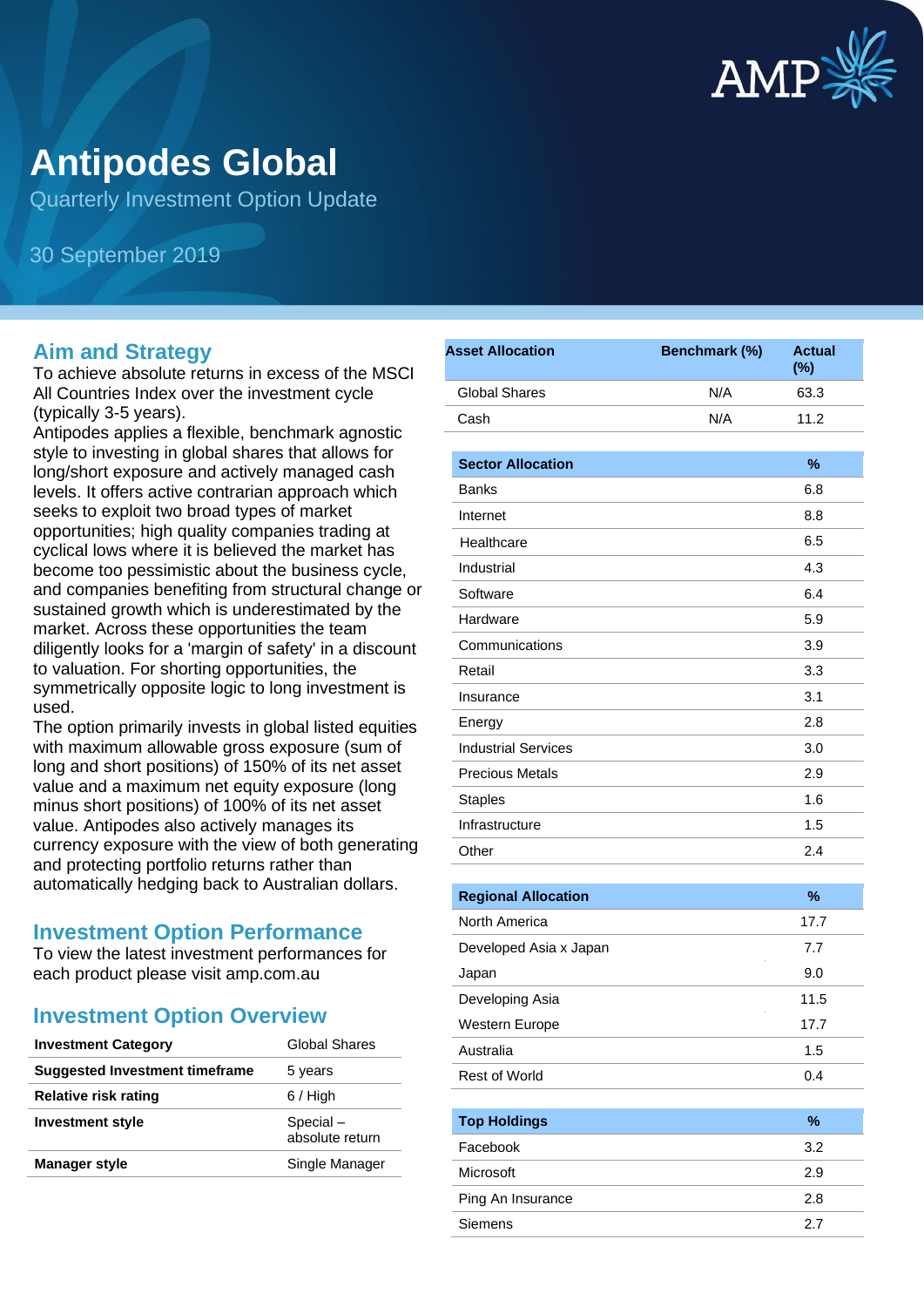### **Portfolio Summary**

• The fund underperformed in the September quarter as defensively minded investors showed a stylistic preference for momentum and high multiple/growth stocks at the expense of value.

#### **Investment Option Commentary**

Key contributors to performance include:

- Online Services Asia cluster including LINE after strong growth in advertising units and indicating losses in its strategic new businesses had peaked. Sony had strong results driven by the digital image sensors business.
- Gold cluster including Barrick Gold and Newcrest Mining, which continue to deliver on fundamentals with both companies reporting strong results, and performance also supported by the strength in the gold price over the quarter.
- Healthcare cluster including Merck as their immuno-oncology drug Keytruda continued to gain regulatory approvals during the quarter, and Roche as they announced positive results during the quarter, confirming the efficacy of combining its two key breast cancer drugs in a single injection.
- Connectivity/Compute cluster including Samsung Electronics as the market started to price in a recovery in memory end demand after a steep downturn.

Key detractors to performance include:

- Consumer Defensives Developed Markets, notably Tapestry as results disappointed with the slower than anticipated turnaround at Kate Spade, which was expected to be a key growth driver for the company.
- Consumer Cyclicals Asia/Emerging Markets including KB Financial, which was impacted by concerns of slowing global growth.
- Electricite de France (EDF) due to component issues (affecting <10% of the nuclear fleet and not requiring immediate replacement) and construction delays at a new plant in the UK weighed on sentiment.
- Short positions detracted from performance.

### **Market Commentary**

Global equities struggled for direction in the September quarter (+4.0%), experiencing vicious rotations beneath the surface as the global economic slowdown, rising US-China trade tensions and geopolitical issues were offset by further monetary easing. Characterised by a defensive bias, investors showed a stylistic preference for momentum and high multiple/growth stocks at the expense of value.

Against this backdrop, the US outperformed. The Fed cut rates in July and September in an attempt to prolong the economic expansion after recession fears escalated with the 2yr/10yr yield curve inverting for the first time since 2007. European equities lagged after the release of disappointing economic data, in particular, the manufacturing sector in Germany.

#### **Outlook**

The point to point move in global equity markets (0% in USD) hid the significant rotation that occurred during the quarter. In August, the market saw the US Federal Reserve cut rates, global economic data weaken, US-China trade tensions escalate, and US 10-year Treasury yields collapse. As these events unfolded momentum significantly outperformed as investors held their winners (long duration assets e.g. defensive and secular growth stocks) and sold their losers (short duration assets e.g. cyclical stocks).

Towards the end of the quarter, the European Central Bank (ECB) announced easing measures and encouraged governments to launch fiscal initiatives, catalysing a severe rotation out of momentum into low multiple stocks (often labelled as "value"), as investors quickly sought to reposition. The question is, how durable will this rotation be?

With central banks seemingly committed to monetary stimulus and the bond market telling us that we are living in a low growth world, one could argue this reinforces the case for owning long duration assets. With this in mind, Antipodes have tilted the portfolio, increasing exposure to quality defensive assets but without overpaying for this exposure (e.g. healthcare).